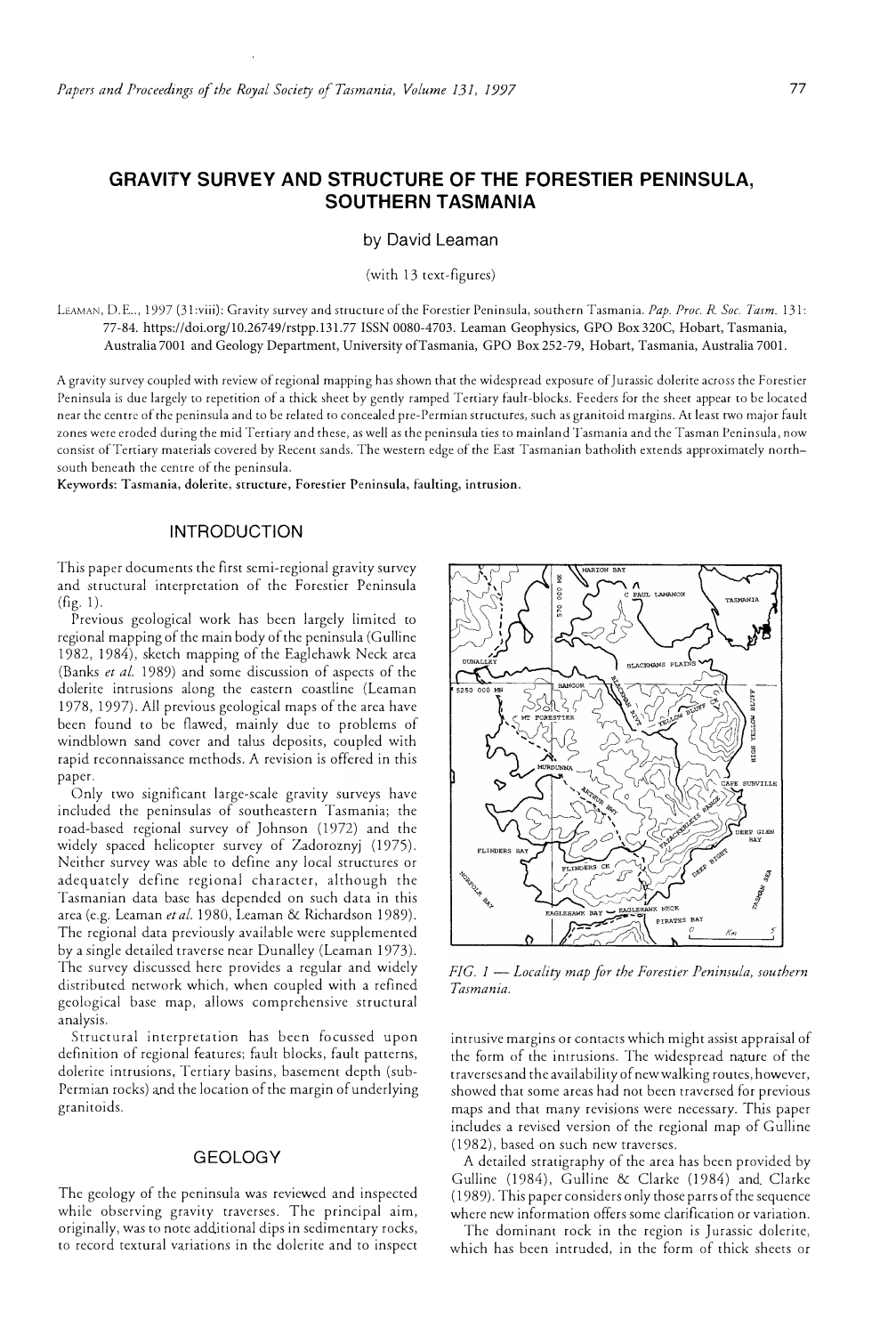wide dykes, into a succession of essentially flat-lying Permian marine rocks and Triassic continental rocks. The terrain is generally fairly rounded, with moderate relief generally decreasing to low relief in the west, and cliffs only occur along the coastal section south of Marion Bay. The Permian rocks were deposited on a basement composed of Devonian granitoids and (?) Ordovician-Devonian slates, phyllites and sandstones of the Mathinna Beds (Gulline & Clarke 1984). Considerable relief, and consequent variation in thickness of the Permian succession, may exist on the basement surface. Banks *et al.* (1989) noted that up to 300 m of relief may exist in the region between Eaglehawk Neck and Deep Glen Bluff. Only the upper parts of the Permian succession are readily accessible; near Cape Surville, Deep Glen Bay and northeastern Bangor, near Cape Paul Lamanon. The lower parts of the Triassic succession are well exposed in the cliffs of High Yellow Bluff but are virtually inaccessible. Triassic exposures elsewhere are very poor and limited.

Significant changes in the regional map by Gulline (1982) were required in the region of Yellow Bluff Creek, Mt Forestier, Macgregor Peak and Machins Hill-Flinders Bay. A large tract of Triassic rocks had been omitted near Yellow Bluff Creek, and the contacts east of Mt Reynolds were shown to be irregular and not a simple faulted boundary. Dolerite talus blankets large parts of the peninsula east of the Arthur Highway, and the material may be mistaken for *in situ* dolerite. The northern and western slopes of Macgregor Peak are draped with this material, and some also occurs west of High Yellow Bluff and around Mt Forestier. Deposits near Mt Forestier tend to be thin, less than 1-2 m thick, but occur on a bedrock of both dolerite and Triassic rocks and conceal important boundaries. One of the best exposures of talus may be seen in a road cutting near the old coal mine lease at 567900E,5247300N, where a mixture of angular and semi-rounded dolerite pieces directly overlies thin coals, mudstones and quartz sandstones.

Gulline (1982) did not subdivide the Permian sequence south of Cape Surville, but a primary division is shown in the revised map (fig. 2). This is based on limited exposures and access from the north side of Fazackerleys Range and Deep Glen Creek and is generally consistent with Gulline & Clarke (1984) and Banks *et al.* (1989). The calcareous units of the central section are not well exposed away from the precipitous cliffs of Deep Bight and the lower slopes of Fazackerleys Range. The subdivision is based on the faunal zonations of Clarke (1989).

Construction of the highway bypass on Hawks Hill has revealed that the boundary between Permian rocks exposed along the coast  $-$  near the Tessellated Pavement and Clydes Island (see Banks *et al.* 1989) - and the dolerite of Hawks Hill and Cashs Lookout is a compound, faulted intrusion. The boundary is obscured by sand near Eaglehawk Neck, but road cuts and two small quarries show that coarse-grained dolerite abuts Permian rocks in the lower part of the hill and Triassic rocks near the hill crest. The boundary is, however, intruded by a narrow dyke (5-6 m wide) in most places, although this is offset into the Permian rocks near the road crest. Other, narrower dykes may be found within the main body of dolerite. The larger dyke can be traced as far as Macgregor Link Road (at 575400E, 5241700N). Extensive metamorphic effects may be noted within the upper Permian section on Hawks Hill, which are not consistent with small dykes. The separation of



*FIG.* 2 - *Simplified geology of the Forestier Peninsula. Regional section lines modelled are labelled* AA \*, BB\*, CC\*, *DD. The asterisk indicates that the origin is off the map (coordinates given in text).* 

*The geological base map is derived ftom Gulline (J* 982); *all revisions are included, as discussed in the text.* 

dykes and main contact on the upper part of the hill shows that the main intrusion, which probably occupied a preexisting fault, was itself intruded, then faulted at least once during the intrusion sequence. It has been faulted again subsequently.

The Permian rocks adjacent to the dolerite dip very steeply west in the central part of Hawks Hill and strike N-S consistent with the orientation of the main fault or intrusive boundary. Parts of the Cainozoic deposits in the eroded fault zone also dip steeply west.

The only other extreme examples of thermal metamorphism may be found at 566600E, 5246850N, where Triassic sandstones have been recrystailised and thermally jointed, and near Cape Paul Lamanon, where Permian rocks have also been deformed (Lewis 1924). The Triassic contact is not well exposed, due to sand cover, but the companion contact near 566750E, 5246120N is generally steeply dipping but very irregular. The small portions of Triassic sequence preserved appear to be near the roof co the intrusion (note the interpreted form at 6 km, in fig. 8). The alteration and folding near Cape Paul Lamanon is consistent with a significant change in the form of intrusion and perhaps faulting concomitant with the intrusion (see also Leaman 1997, Single Hill).

Much of the information about dolerite contacts on Hawks Hill above Eaglehawk Neck has been obscured by an irregular blanket of Tertiary and Recent materials. These were discovered when road excavations were begun for the new highway bypass, and cuttings failed. Cuttings halfway up Hawks Hill display a weathered profile on Permian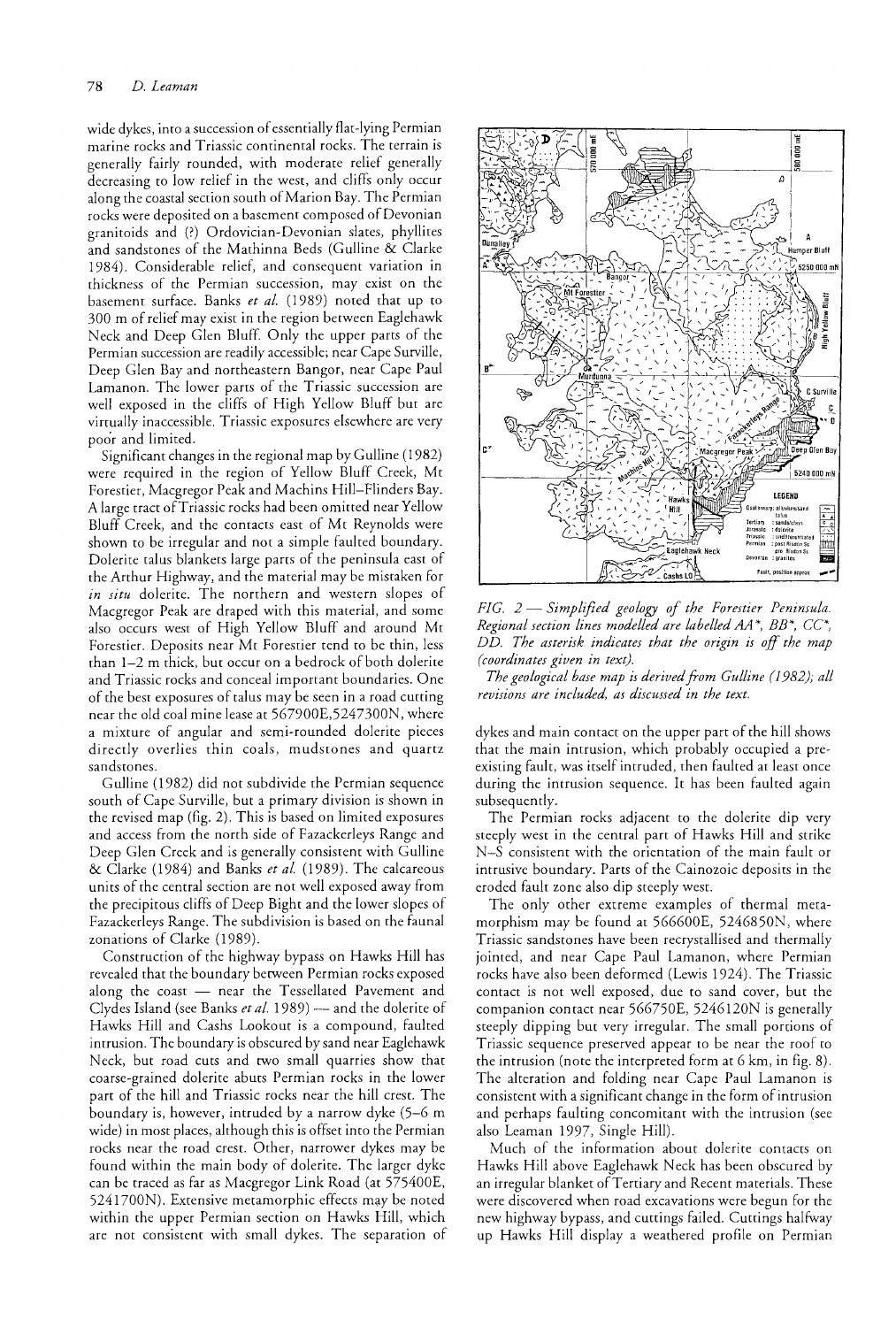rocks, possibly with remnants of a soil, overlain by a weathered boulder bed composed almost entirely of dolerite fragments and dolerite-derived clay. This unit is patchy but overlain by clays, sands and sandy clays (Tertiary?), or by more recent dolerite talus deposits. The more recent, presumed Pleistocene, deposits locally overlie the sandy clays. All materials are unstable and were saturated at the time of road construction. The deposits appear to have been preserved on a hillside shelf, or within a narrow channel, about 100 m above present sea level. The channel has been engraved along the fault-contact zone. Similar materials have been observed at about this level on the slopes along the southern side of Eaglehawk Bay.

Gulline (1982) mapped widespread sand deposits across the peninsula as Pleistocene-Recent in age and windblown in origin. While these conclusions may be generally valid, it should be noted that many such deposits contain a high clay content and may be remnants of Tertiary deposits. The colouring, composition and character of the presumed Tertiary deposits are consistent with materials found widely across southern Tasmania. No fossils have yet been found in these materials on the Forestier Peninsula. The new map (fig. 2) indicates the expanded extent of cover deposits, although not enough is yet known to discriminate properly Recent wind-blown sands and older Tertiary(?) sandy clay deposits.

Patterns in the regional dips recorded from Permian exposures suggest a major structural anomaly. **In** the northern part of the area south of Marion Bay (Bangor), dips are gentle and consistently to the west (up to 10°). Elsewhere, there is no regular pattern, and most rocks are virtually flatlying. Around High Yellow Bluff and north of Eaglehawk Neck, dips are subhorizontal and low-amplitude, longwavelength folds can be found. The dip patterns are not consistent with the extensional fault rotations which might be anticipated, as a reaction to rifting either in the Storm Bay or Tasman Sea regions. Dips are not systematic across the peninsula. A regular dip pattern could be expected, due to rifting or extension, or to regional uplift, which has produced the generally westerly dips across much of southern Tasmania. This structural style is only observed in northern Bangor. These observations suggest, since major uplift reaction from the Tasman Sea separation must have occurred, that isostatic recovery is virtually complete and that equilibrium has been restored, or that responses due to rifting in both east and west have cancelled. The latter possibility seems unlikely since the Storm Bay-Derwent rift axis was clearly active into mid Tertiary time and was clearly an order of magnitude less significant than the Tasman separation. The limited block rotations across the peninsula also imply that Tertiary faulting was relatively minor.

Few faults or intrusive margins exist, or can be mapped, on the peninsula. Several structures display an extended or compound history.

Faults in northern Bangor trend either NE-ENE or a little east or west of north. Faults north of Murdunna trend northeast and the large structure along the eastern side of Hawks Hill trends N-S. High-angle intrusive boundaries, such as those found on north Bangor and near Cape Surville, trend ENE or northeast whilst those faults east of Mt Forestier and Hawks Hill trend N-S. Other contacts, such as those between Murdunna and Dunalley, trend NNW or northwest.

Many smaller faults between Cape Surville and High Yellow Bluff trend approximately E-W. Gross drainage lineaments and fracture patterns indicate a fundamental grain, which includes features which trend northwest and ENE. These orientations are generally consistent with the observations reported for the Tessellated Pavement at Eaglehawk Neck by Banks *et al. (1989).* 

Review of the pavement fractures, however, suggests that reported values are either in error or were magnetically defined, since mean orientations are about *15°* and *85°*  with a subset at about *355°* rather than the 330-335° and *75°* reported. The new observations have been confirmed at the main pavement by Dr M.R. Banks (pers. comm.) with measured means of 13.5°, 89° and 1° respectively. Some minor variations clearly exist within the pavement area, but the rwo new sets of measurements are concordant and accord with the regional trends more accurately than the published data. The fractures at the pavement display a complex interplay and are dextral (north-trending) and sinistral (east-trending) shears which are neither consistently . nor regularly developed through the beds of the formation. Most of the pavement fractures develop upon exposure and weathering of the individual beds and only a small proportion can be considered penetrative or tectonic. There may be no simple relationship between faults, intrusions or obvious joint sets.

# **GRAVITY SURVEY**

The gravity survey has been undertaken as a new entity independent of the very limited older surveys, in order to remove any risk of dependence on uncertain positions or poor tie links. Most old (pre-1970) tie points cannot be found or occupied. The new survey has been directly linked to Hobart Base (6091.0160, observed gravity 980.44427, at the Engineering Building, University of Tasmania) via a chain of new ties. All intervals in the tie network were multiply observed and drift corrected, and all standard stations have been drift corrected. Elevations were determined barometrically, using the method of Leaman (1984), but many sites were observed either at mean or high-water mark or at survey spot heights. Differential G PS methods have not been used, due to non-availability and lack of secure lock on satellites in this densely forested area. Many elevation estimates are accurate within 0.5 m, while others may contain local errors of up to 2 m. These estimates mean that gravity reduction at a density of  $2.67 \text{ kg/m}^3$  implies a possible error of up to 0.4 mgal in the Bouguer Correction. A terrain correction has been applied to all stations and was calculated graphically to a radius of22 km. The correction exceeds 1 mgal in several areas. Some coastal, cliff top stations may be undercompensated due to inadequacies in maps, uncertainties in precise position or inability to define fully terrain close to the observation position.

The likely RMS precision in the Bouguer anomaly, given all observational factors and corrections, is estimated to range between 0.2 and 0.5 mgal and to be less than 0.3 mgal for most stations. A compilation of the Bouguer anomalies is shown in figure 3. Comparison with older data sets has shown that the data of Leaman (1973) and of Zadoroznyj (1975) can be retained, but that most stations acquired by and for Cameron (1967) and Johnson (1972) have been removed from the data base. Undefinable base level shifts were recognised in loop groups, and the average deviation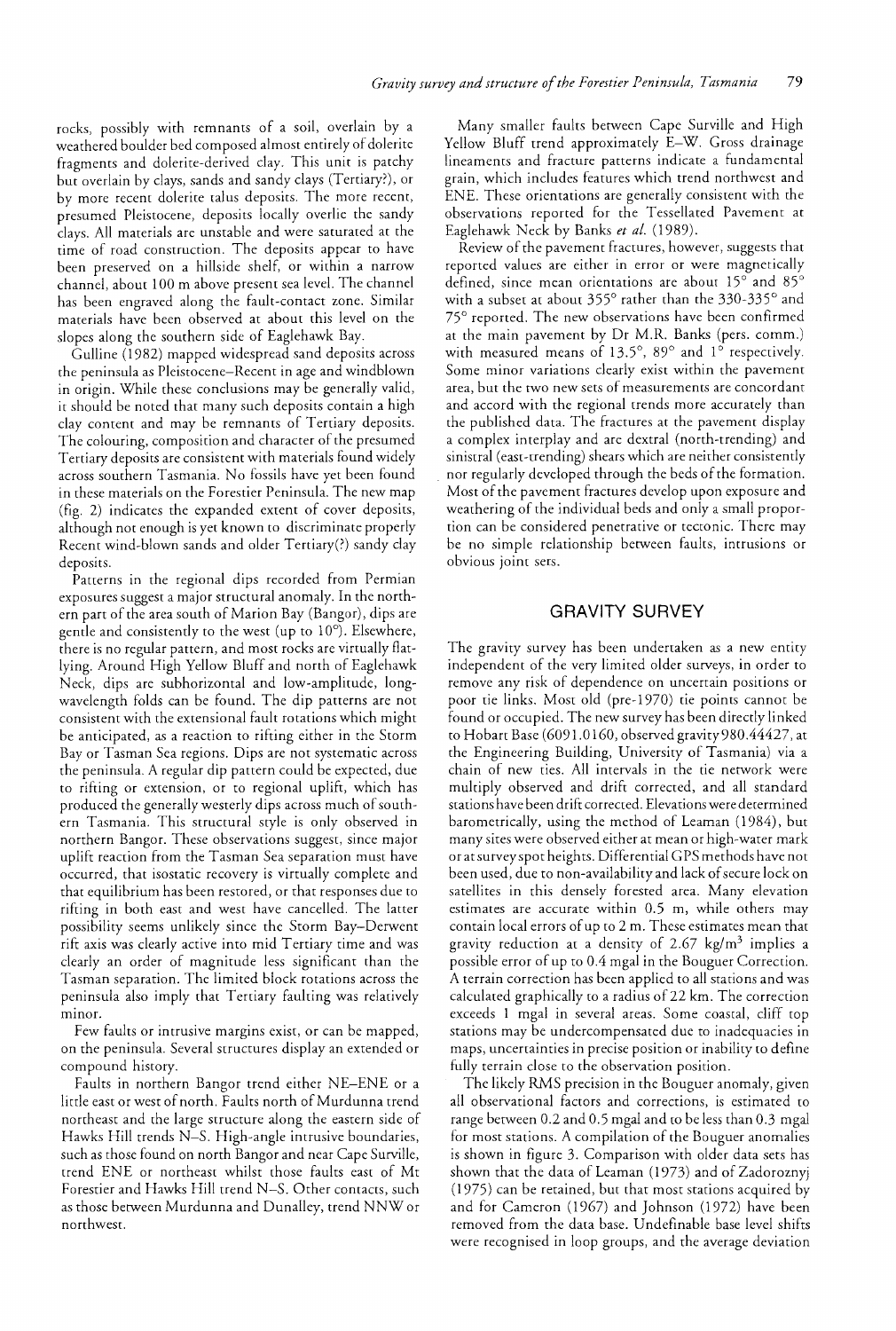was 2-4 mgal depending on the particular loop inspected.

Observed Bouguer anomalies present little systematic character, although a distinct gradient bisects the peninsula. Lower values occur to the east. This is very anomalous behaviour, since values should increase as the continental margin is approached, and it implies that a regional mass oflow density material occurs at shallow depth beneath the eastern half of the region.

The observed Bouguer anomalies are not particularly valuable, due to the effects of the continental margin, and these have been removed, using the method of Leaman & Richardson (1989) as updated to crustal model MANTLE91. This model is subject to further revision, and refinement will be possible once a detailed survey of the Tasman Peninsula, now in progress, is complete. Residual Bouguer anomalies, derived from the current model, are shown in figure 4 and are not likely to contain any major local distortions. Future changes in MANTLE91 will affect the regional evaluation of southeastern Tasmania.

The residuals retain the substantial W-E gradient, and this reflects gross changes in the upper crust; namely, the presence of a batholith under eastern Tasmania. Parts of the granite complex are exposed along the coast between Cape Surville and Deep Bight. Some major local variations are imposed on the regional gradient. The most important of these are the step effect which strikes N-S across the centre of the peninsula and the sub-circular zone centred near eastern Bangor. Most other changes are minor and swamped by the effect of the underlying batholith, and few can be evaluated by inspection. The residual map defines medium to short-wavelength effects generated in the upper crust, with negligible longer wavelength contributions, due to crustal thickness variations at or near the continental margin. Interpretation of the residual anomalies can be undertaken on the assumption that the mantle model produces locally reliable relationships.

More detailed coverage in the Dunalley and Eaglehawk Neck areas is shown in figures 5 and 6.

The Dunalley survey shows that a distinct negative response curls across the region, which can be directly correlated with exposures of Tertiary sedimentary rocks. The Dunalley canal is excavated within these, and it follows their thickest development.

The Eaglehawk Neck survey does not reveal a comparable negative effect in the region of the neck or tie-bar. A reduced negative response is present, but the entire character of the gravity field is dominated by the effect of the major dolerite-Permian boundary extending N-S across the head of Eaglehawk Bay.

#### INTERPRETATION

Six sections have been assessed quantitatively in order to indicate structural style and relationships.

Evaluation has utilised two dimensional methods and a rigorous set of interpretation criteria as defined by Leaman (1994). Use of these criteria leads to realistic and feasible solutions and a denial of invalid solutions. The criteria cannot confirm that any feasible solution found is true, only that it is possible or likely. Rock properties used in calculation have been based on tables published by Leaman (1972) and Leaman & Richardson (1981). Sections are located in figures 2, 5 and 6.

#### AA: Bangor east-west (561000/5250000-581000/5251500) Figure 7

This section, of very low relief near sea level, exemplifies many of the geological problems of much of the area and demonstrates the value of a combined geophysical-structural approach. Dolerite is exposed for most of the section, and the remainder is covered by water. Two small segments contain Tertiary materials (near Dunalley). There is no surface suggestion of the nature of structures present.

The model indicates that the dolerite, as a single sheet, was transgressively intruded within the Triassic part of the sequence, and that the whole region has been faulted with a systematic downthrow to the east resulting in westerly dips. This is consistent with a rifted continental margin. Foci for transgression occur at 12 and 17 km and, although the entire character of the intrusion cannot be discerned, it is possible that feeder dykes occur near these locations. In this part of the peninsula, the present gravity survey alone cannot resolve any feeders (if present), and no adequate magnetic data are available which might clarify the issue. Textural variations observed in the exposed dolerite are, however, consistent with an interpretation involving feeders, and data elsewhere are adequate (section DD). The model assumes a uniform thickness of Permian rocks. While there is no reason to expect any major variation in the upper part of the sequence, variations in the lower part cannot be resolved, due to the similarity of granitoid and Permian densities. The model is not affected, with regard to dolerite or fault patterns, even if the Permian section is thinned eastward. The implied displacements and relationships between stratigraphic positions and intrusion transgressions suggests a largely Jurassic (pre or syn intrusion) history on most faults. Demonstrable Tertiary movements are generally of the order of 100 m.

#### BB: Dunbabin Point to High Yellow Bluff (561000/5245000-581000/5247000) Figure 8

The general dominance of dolerite near the land sutface is again evident. This section may be contrasted with that across Bangor. All faults downthrow to the west, not east, although similar patterns of transgression and thickening are evident within the intrusions. The difference in fault patterns is explained in figure 13 where it is shown that the effect is due to the particular shapes of fault blocks and some changes in trend, within the regional pattern. Faults can be traced or inferred between sections, and displacements are generally less than 150 m. The exceptional structure is west of High Yellow Bluff. The difference in structural pattern (from AA) is consistent with the observed differences in dip patterns between northern Bangor and the region of High Yellow Bluff. The model does not include any large variation in thickness of Permian rocks due to the equivalent and combined effect of Permian rocks and granitoids at the eastern end of the section. The model does show, however, that were an additional dolerite to be present within the Permian sequence - and no such intrusion is known in the region south of Deep Glen Bluff  $-$  it would need to be present across the entire section. Further, given the present crustal model (MANTLE91), such a body cannot be inserted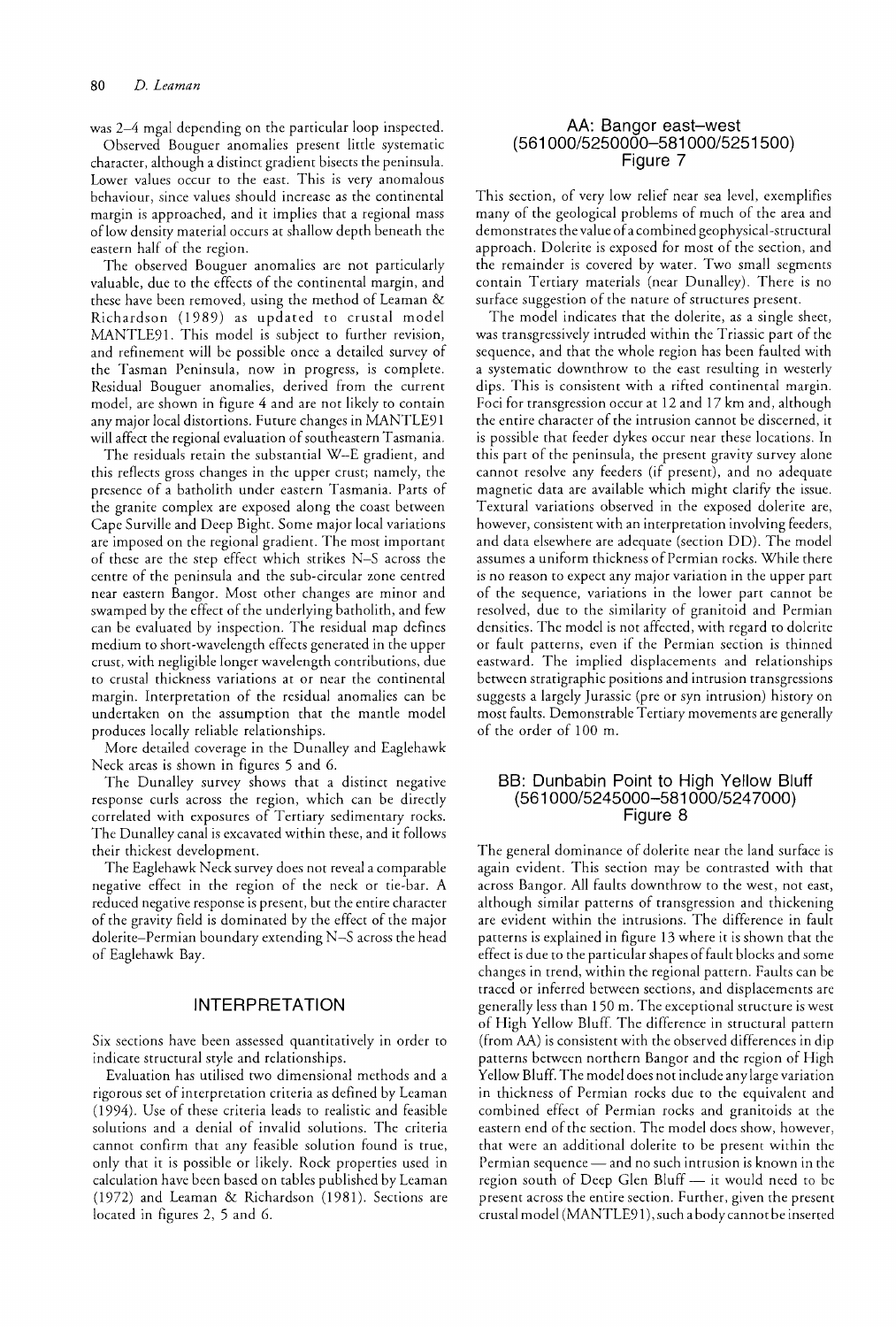

*FIG.* 3 - *Observed Bouguer anomalies, Forestier Peninsula, based on a reduction density of* 2. 67 *kglm*3 *and a datum base value of980,44427 Station locations are shown as dots and all primary data are stored by MineraL Resources Tasmania. Contour interval* 2.5 *mgal.* 



*FIG.* 4 - *Residual Bouguer anomaLies, Forestier Peninsula, after compensation for a first order crust and ocean model. Contour interval 1 mgal.* 



*FIG.* 5 - *Residual Bouguer anomalies, Dunalleyarea. Section line EE LabeLled. Contour interval 0.5 mgal.* 



*FIG.* 6 - *Residual Bouguer anomalies, Eaglehawk Neck area. Section line FF labeLled. Contour interval 0.5 mgal.* 

into the coastal block. These observations would suggest that the intrusion pattern within the peninsula is relatively simple. The eastern end of the model, however, does not fully explain the observed field. This may indicate deficiencies in the mantle model or, more likely, non-twa-dimensional (2D) character, involving structures near sea level at the coast. The effect of the seawater may also not be accurately represented in 2D solutions.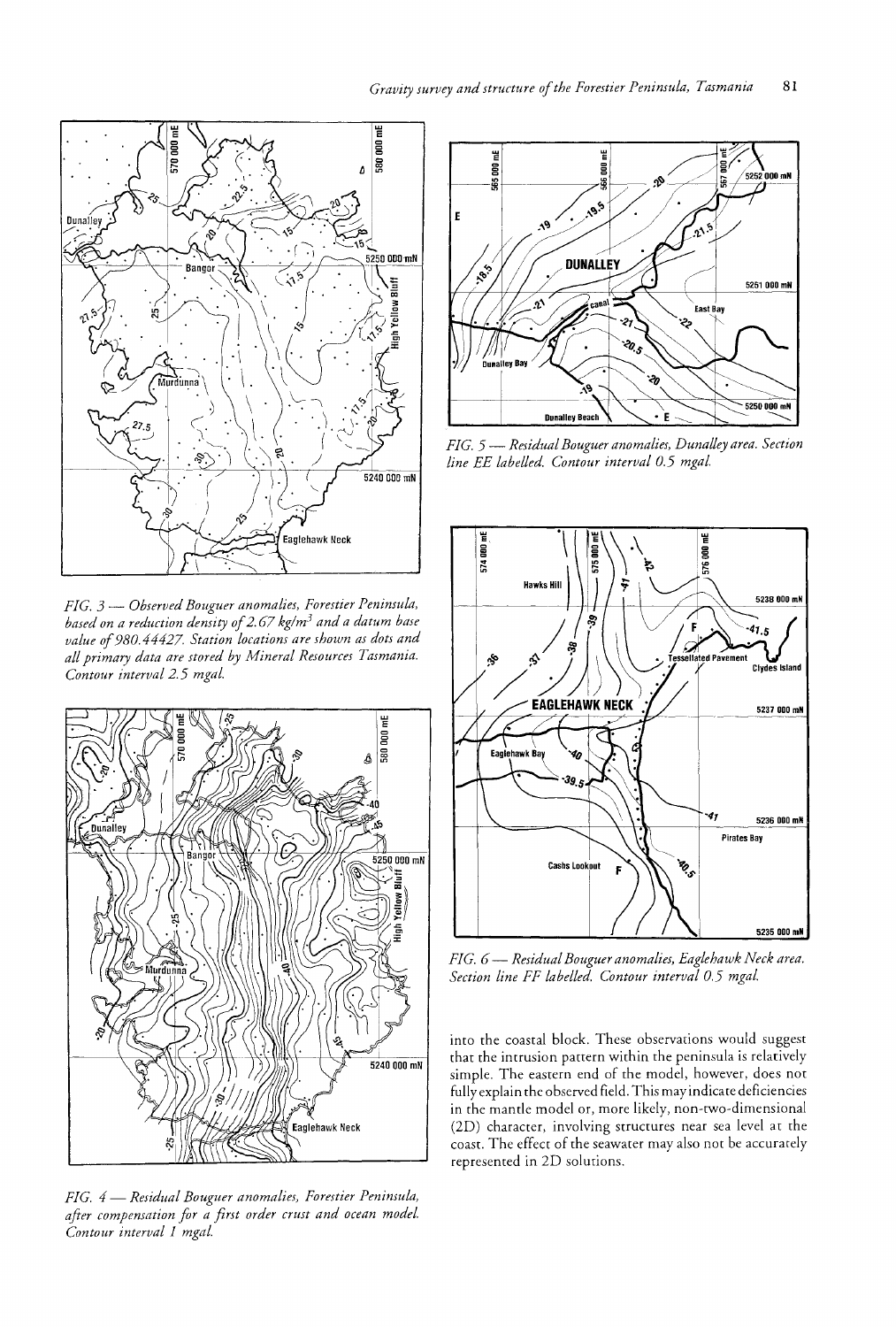

*FIG. 7* - *Structural model and interpretation for profile AA. Dunalley-Humper Bluff* 

*Note that the vertical scales provide value ranges (40 mgal and 1500 m) Jar Bouguer anomalies and depth respectively. The section is 20 km Long, and each horizontal axis distance mark has a separation of* 2 *km. Observed and calculated shift values define the fit of the model, and consistent derivation of*  differentials provides a test of the veracity of the model (Leaman *1994). Faults are shown vertical since, in the absence of magnetic data, no dip can be assigned reliably.* 

#### CC: Flinders to Cape Surville *(562000/5241000-582000/5243000)*  Figure 9

This section provides a different view of the dolerite distribution and shows how large parts of the southern half of the peninsula can carry significant talus deposits with concealed Triassic rocks - the sheet is almost eroded away in several places. A point of transgression has been defined at 12 km from the origin of the section and a small feeding centre is implied. Its position is consistent with similar thickening further north and appears to be associated with the underlying granite margin. The residual values, wirh inclusion of the coastal dolerite intrusion within the Devonian granitoids, show that no other dolerite is present and that the single intrusion seen penetrating the sub-Permian unconformity is the only major intrusion in the area (see also discussion BB). All faults clearly throw down to the west, in a pattern which is consistent with regional post-Jurassic extension and reactive coastal uplift, due to generation of the Tasman Sea.

## DO: Dunalley North to Cape Surville *(568000/5257000-582000/5243000)*  Figure 10

This section was modelled in order to provide a tieline check on other sections and to confirm the variations in dolerite thickness indicated. The model generally confirms the implications of other sections but illustrates the threedimensional nature of structures near Cape SurviHe and the inability of simple methods to define them (compare sections CC, DD). The model also shows that the distinct sub E-W gradient across northern Bangor is due to a dolerite feeder,



*FIG. 8* — *Structural model and interpretation for profile BB. Murdunna-High Yellow Bluff* 

*htted anomaly range 40 mgal (vertical axis) and horizontal length of 20 km; subdivided into 2 km intervals. Note that the modelled section represents a subset ofa much longer mode! in order to remove end effiets.* 

which is located near the intersection ofa large fault extending along Blackman Bay toward Marion Bay and the underlying granite margin.

The interpretation, with thickened dolerite at 9 km, near Blackman Rivulet, provides a verification of the concept presented in line AA and suggests a complex threedimensional shape for this intrusion. The observed and calculated profiles would also match at Cape Surville, if the dolerite were removed from the model, and the precise positioning of the line, observed data locations, and shape of the cape were included. The model offers a first-order constraint on possibilities and shows that the intrusion exposed in Sisters Bay rises rransgressively inland at the coast (also Leaman, 1997). No other intrusions can be present.

# EE: Dunalley (Figure 5)

This detailed model (fig. 11) is essentially an inset for the Bangor model (AA) described above. It offers a complete revision and solution for the canal zone and may be contrasted with the old estimate based only on a short coastal profile (Leaman 1973).

The model shows that the geometry of the Tertiary deposit, in which the canal has been excavated, is related to the underlying faulting and erosion along the structure. Up to 120 m of Tertiary materials are present. The orientation of the modelled fault is not accurately defined but the regional, rather than local, mass balances imply the general attitude shown. A feeder is implied northwest of Dunalley.

## FF: Eaglehawk Neck (Figure 6)

A detailed model for a profile across the Neck is shown in figure 12.

The profile extends across the western side of the Neck, in order to sample the anomaly variation within the hillsides.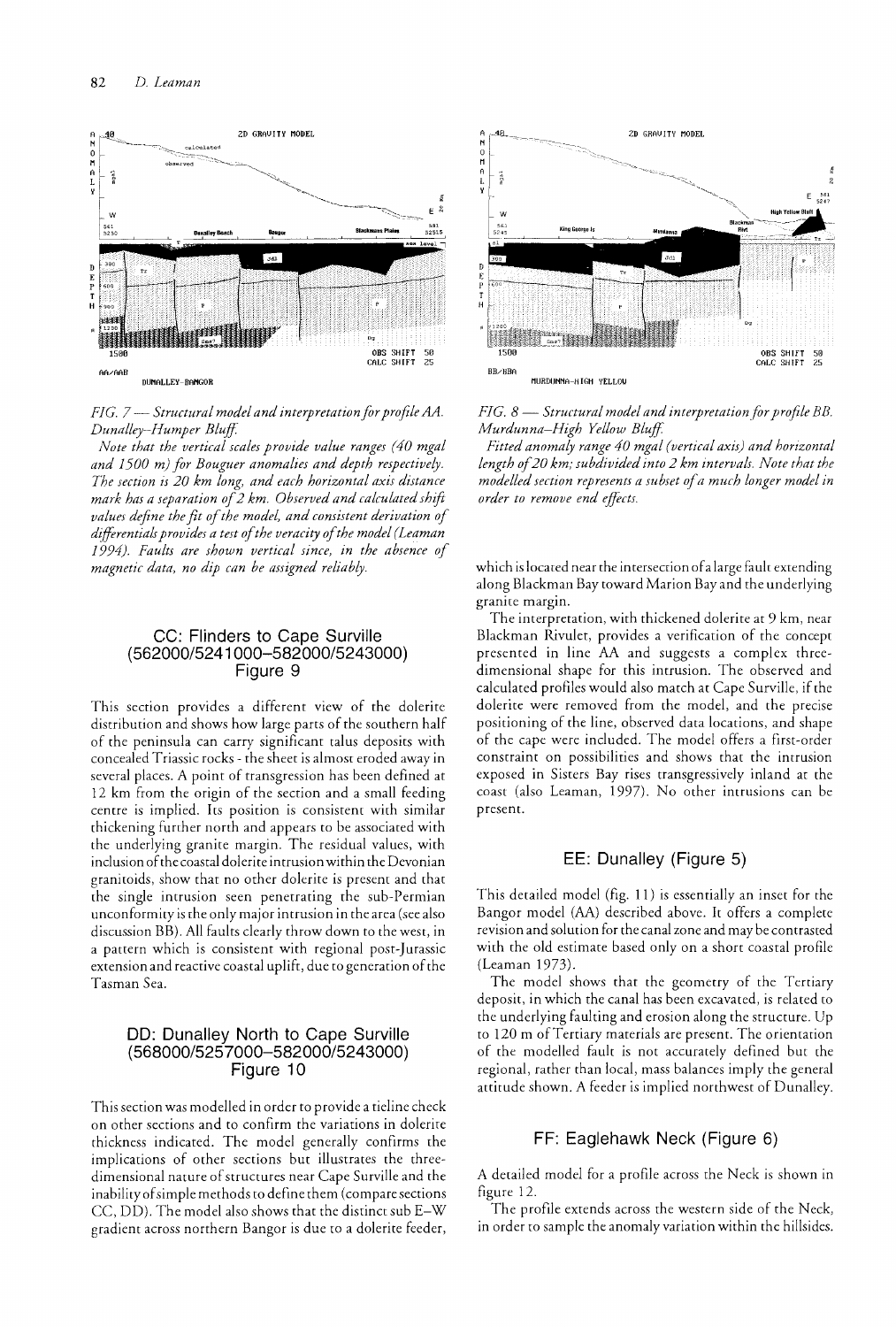

*FIG.* 9·- *StructuraL model and interpretation for profile*  cc. *FLinders Bay-Cape SurviLle. Section Length: 20 km marked in* 2 *km intervals.* 



*FIG. 10- Structural modeL and interpretation for profile DD. Dunalley north-Cape SurviLle.* 

*Fitted anomaly range* 35 *mgal (vertical axis) and horizontal length of20 km marked at* 2 *km intervals. Note the consistent curve fitting differential of25 mgal for all regional models with a depth range of 1500 m.* 

Inspection of Figure 6 shows that a simple or twodimensional representation of the field is not possible, due to the strong E-W gradient in the region of Hawks Hill and southern Pirates Bay. Although the model is influenced by some lateral effects, the solution does yield credible geological relationships and shows that up to 50 m of Tertiary sediment infilled an eroded channel, etched in a fault zone which extended westward along Eaglehawk Bay. The reduction in anomaly south of Eaglehawk Bay is due to a locally thick blanket of windblown sand (up to 30 m thick).

### **CONCLUSIONS**

The models show that the area is extensively faulted although post-intrusion displacements are generally less than 100 m. Larger displacements are restricted to structures in the



*fiG.* 11 - *StructuraL model and interpretation .for profiLe EE, Dunalley area.* 

*The fitted anomaly range is* 7 *mgaL and the section length is 3 km marked at 300 m intervals. This model represents a . refined version of part of line AA. A foult may be present at about 600 m from the origin and a dolerite foeder immediately west of the origin.* 

*This local modeL requires different curve fitting parameters since the base of the Permian section, and basement detail, is not included in the model.* 



*FIG.* 12 - *Structural model and interpretation for profile FF, Eaglehawk Neck area.* 

*Anomaly range:* 4 *mgal, depth range: 1000 m. Note the large foult which extends along Eaglehawk Bay and is now covered by Cainozoic deposits which form the tom bolo.* 

eastern part of the peninsula. The pattern of displacements changes from north to south; mainly down to east in the north and down to west elsewhere. This effect results from the interplay of north and ENE-trending faults and the younger NNW-trending structures. Most post Jurassic faults strike a little west of north, although some large structures trend a little north of east. Many faults have clear relationships with dolerite intrusions, which suggest some concomitant origin but subsequent regional disruption. The largest, established feeder - north of Bangor - is associated with the intersection of several faults (fig. 13). All demonstrable Tertiary deposits are associated with faults which disrupt dolerite intrusions and were clearly eroded. This is most